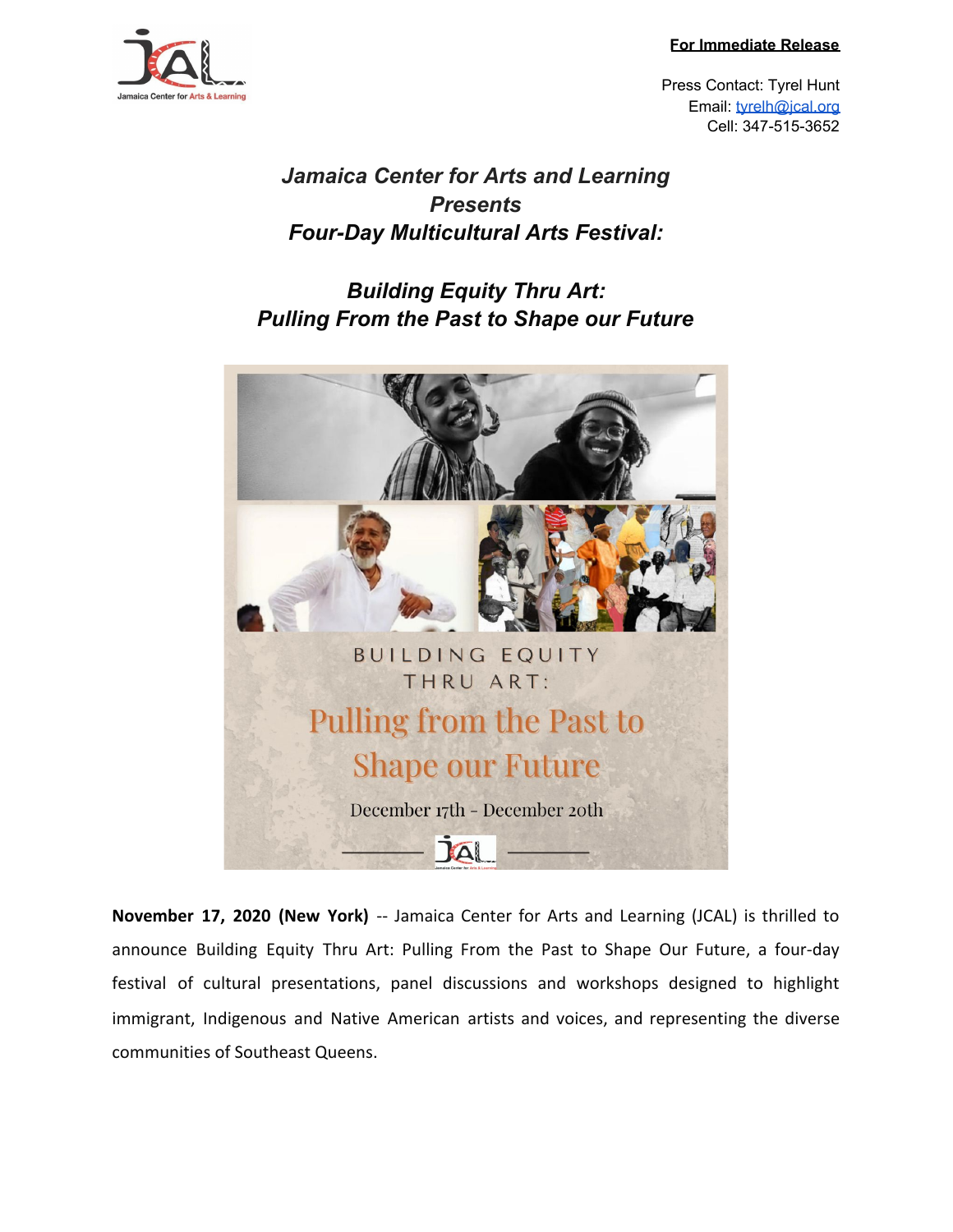

The nine distinct events of *Building Equity Thru Art* will run exclusively on JCAL's [Youtube](https://www.youtube.com/channel/UC_D_xuUkmrnHrDUFsg7FZCA) [platform](https://www.youtube.com/channel/UC_D_xuUkmrnHrDUFsg7FZCA) from Thurs., Dec. 17 through Sun., Dec. 20.

*Building Equity Thru Art* is the culminating event of the first year of JCAL's new pilot program, **Building Equity for [Immigrant,](https://www.jcal.org/buildingequity) Indigenous and Native American Artists**. Supported by a two-year grant from New York Community Trust and managed through a Core Council of artists and arts administrators, the program is dedicated to researching, engaging and promoting underrepresented artists in our community, and to providing greater access for audiences to see and to experience their work. *Building Equity Thru Art* also aligns with JCAL's "Community First, Digital First" 2020-21 season, which prioritizes programs and events most relevant to the diverse community of Southeast Queens. These virtual programs will be 100% free and suitable for viewers of all ages.

"JCAL is indebted to the work of the Building Equity Core Council -- especially as the pandemic has unfolded," said Leonard Jacobs, JCAL's Interim Executive Director. "From Roberto Múkaro Borrero, Building Equity's coordinator, to his fellow Core Council members Tecumseh Ceaser, Trace DePass, Romanee Kalicharran, Rafael Landrón, Kevin McEwan, Vera Solovyeva, Paige Stewart and the late Kevin Tarrant, their thoughtful programming has been an invaluable asset to JCAL, and we can't wait for this festival to begin!"

"When JCAL talks about amplifying unrepresented and under-represented voices, our Building Equity program immediately comes to mind," added Courtney Ffrench, JCAL's Interim Artistic Director. "We remain grateful for New York Community Trust's support of JCAL for this effort, which is a game-changer for our institution, but, equally important, for immigrant, Indigenous and Native American artists in our artistic community."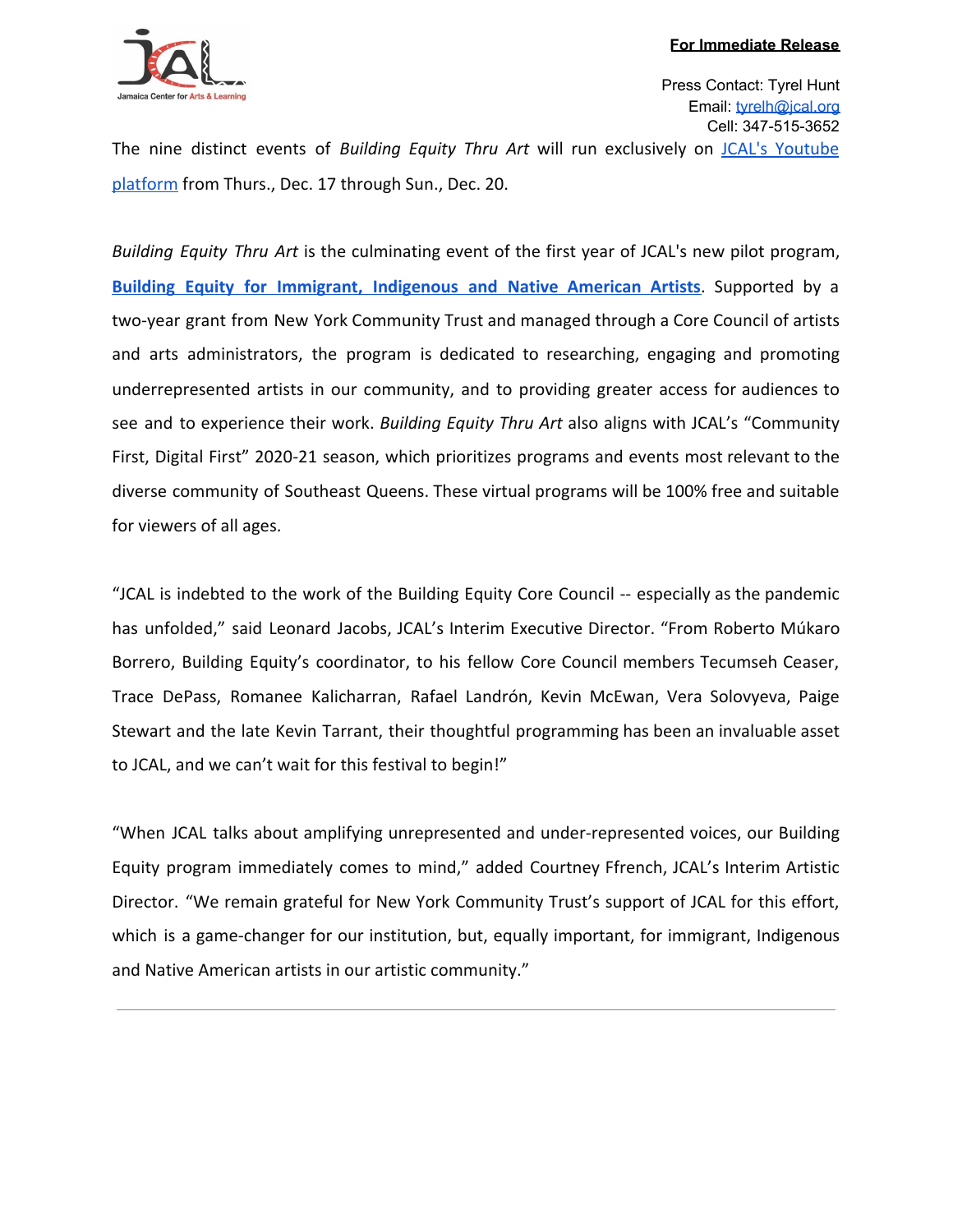

### **Festival Lineup:**

**The Tale of Anyabwile (The Unchained): Immigrant stories Through Dance and Song December 17, 7-8:30 PM**

*The Tale of Anyabwile (The Unchained)* is a work in dedication to the struggles of the African, Caribbean and Hispanic generations to highlight the obstacles they have overcome through immigration. This program highlights the contributions made by immigrant people of color and also showcases the extraordinary journeys they have endured.

On Dec. 17, The Kingdom Tribe will show their finished dances, poetry, live singing and art that bring the struggle of immigration to light. This is the finale of an eight-week, free intensive by teenagers of the NYC area, as well as an adult dance intensive. Tune in live to talk with some of the artists and project directors Paige "Queen TuT" Stewart and LaShon Sostres.

## **The Syncretism of Borícua Cultural Tradition Thru its Distinguished Custodians December 18, 7-8pm**

An investigative documentary of the fundamentals of the nuances of Boricua Bomba music and dance Thru archival footage and in-person interviews with elders and culture bearers. This program will include a Q&A with Bomba masters, historical investigators and cultural leaders. Panelists include: Don Angel Reyes, Don Felix Romero and Kasike Roberto Múkaro Borrero.

### **Live Bomba Dance Workshop with Don Angel L. Reyes Romero December 18, 8-9pm**

A live Boricua Bomba Dance workshop with Don Angel L. Reyes Romero. Participants will have the rare opportunity to learn this form of dance from a cultural icon with live drumming, explanations and interactive feedback.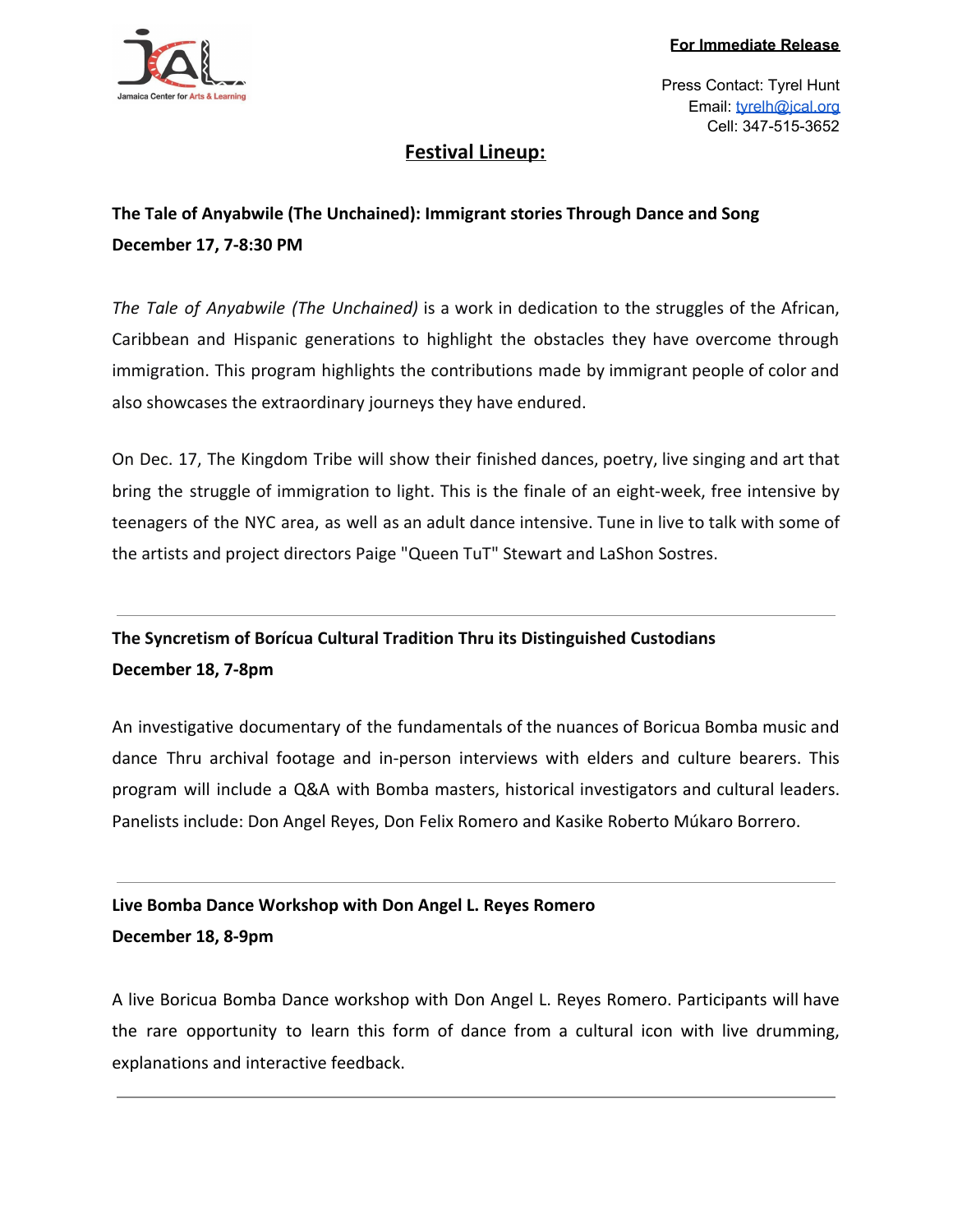

### **Beading Workshop with Vera Solovyeva: Indigenous Beading Techniques From Siberia December 19, 3-4pm**

In this workshop, participants will learn how to make a beaded sun-shaped necklace with Vera Solovyeva (Sakha, Russia), who will also make her own as well. According to the Indigenous Sakha tradition, this type of necklace also doubles as a "protective-type of amulet" because of its sun imagery. The sun is very important to the Sakha. During this program, Solovyeva will discuss and show some of the related rituals performed during a summer solstice event that took place in California in 2014. She will also explain Sakha traditional patterns and their sacred meanings.

**Litty Committee Presents: Poetry & Dialogue December 19, 5-6:30pm**

Local Poets of Color will share poetry and stories including a Q&A. Tune in for an evening of engaging and dynamic poetry from some of the community's brightest stars.

**Puerto Rico Report Back and Poetry, Part II December 19, 7 - 8:30pm**

Puerto Rico has suffered through extreme hurricanes, recent earthquakes, political unrest and now the COVID-19 pandemic, but its people remain resilient. This program is Part II of the update on the current situation in Puerto Rico, including a Q&A. The update will be presented by Ben Ramos and followed by poetry readings from Angel Martinez, Nancy Mercado and Rafael Landron. This program is co-hosted by Prolibertad.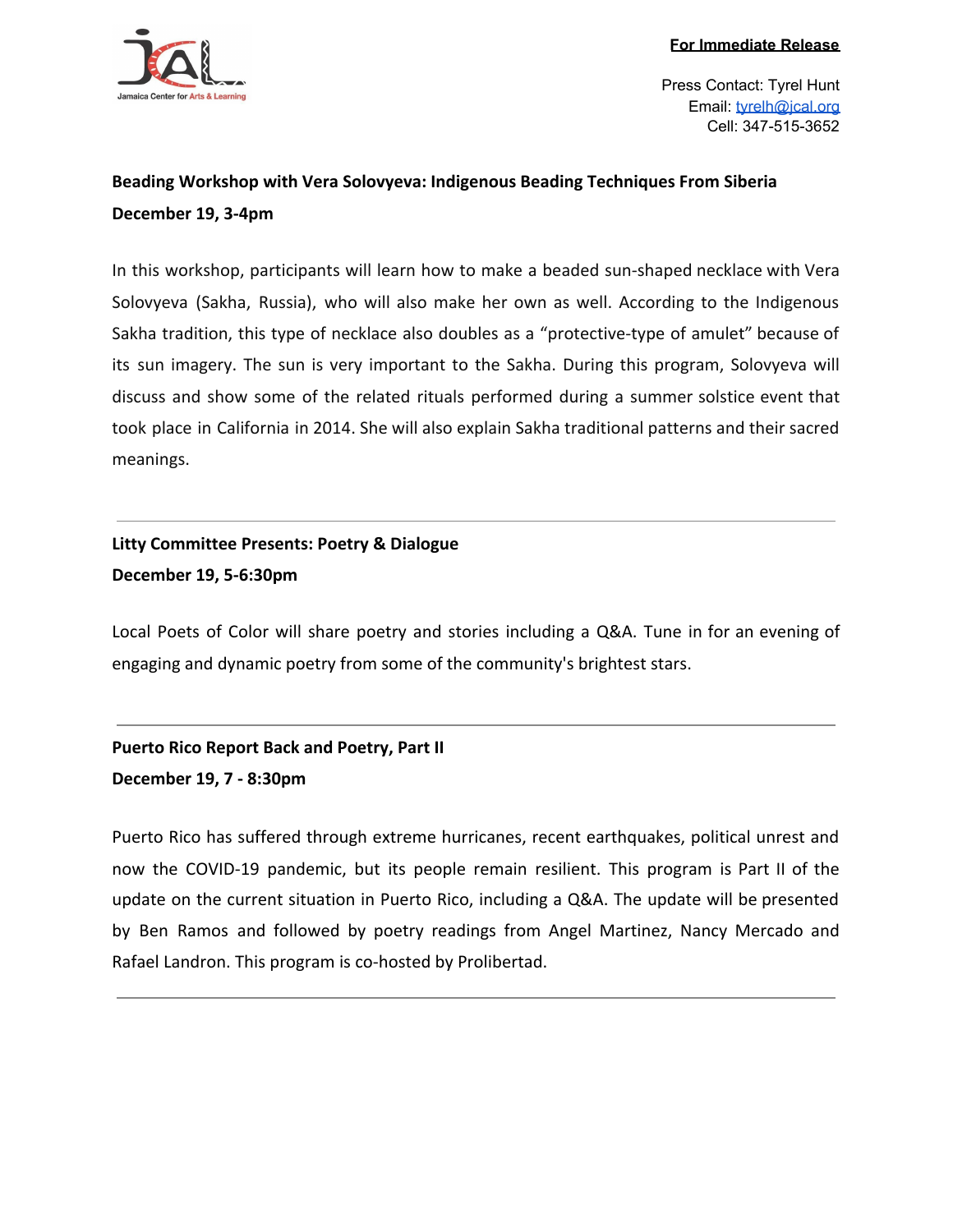

### **1,000 Years a Witness December 20, 1- 2:30pm**

*1,000 Years a Witness* is a documentary on Shinnecock elders talking about their childhood days. It is the first in a series of documentary shorts capturing indigenous elder stories both in the U.S. and abroad. It is directed and produced by Bryan Downey, and produced by Ojibwe citizen Ginew Benton and Shinnecock Indian Nation citizen and Seventh Generation Stories Productions' Alli Joseph in collaboration. Following the screening will be a talkback with Downey and Benton.

# **We Are Still Here: Caribbean Indigenous Peoples**

**December 20, 3 - 4:30pm**

The United Confederation of Taíno People and the Caribbean Amerindian Development Organization co-host a special program featuring Caribbean Indigenous Peoples, including cultural presentations by the Kasibahagua Taíno Cultural Society and a panel discussion on contemporary Indigenous Peoples from Borikén (Puerto RIco), Dominica, Barbados and Guyana featuring Tai Pelli, Damon Corrie and Irvince Auguiste. The program will be moderated by Kasike Roberto Múkaro Borrero and include a Q&A.

#### **Kwanzaa**

#### **December 20, 6-7:30 PM Performance / 7:30-8:30 PM**

Kwanzaa is a celebration held across the US and in other nations of the African Diaspora. It is observed from Dec. 26 to Jan. 1, culminating in a feast and gift-giving. Kwanzaa celebrates what its founder, Dr. Maulana Karenga, called the seven principles of Kwanzaa, or *Nguzo Saba*, consisting of "the best of African thought and practice in constant exchange with the world."